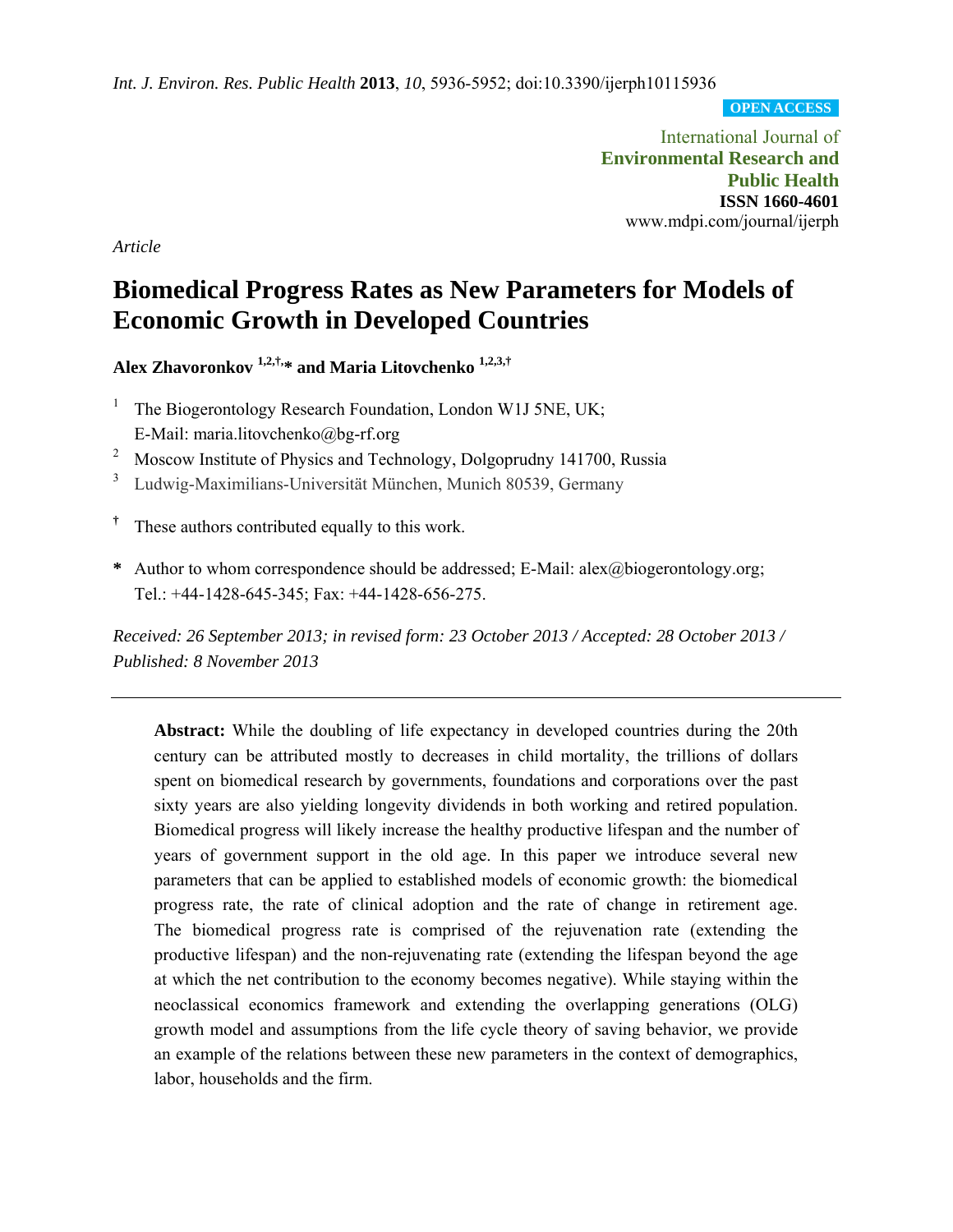**Keywords:** rejuvenation rate; biomedical advances; economic growth theory; retirement age; longevity

# **1. Introduction**

Increases in productivity, technological progress and population growth have been identified as the main drivers of economic growth  $[1-3]$ . The endogenous growth theory expands on the underlying factors that affect technological advancement by focusing on human capital [4,5]. The unified economic theories further build on these ideas, incorporating elements of natural selection into growth models to explain an economy's transition from stagnation to growth [6].

However, all of these models may be further extended to account for the rate and nature of technological advances, as well as for the lifespan, average years in the workforce, and the retirement age of the population. The past fifty years have seen more advances in science and technology than the rest of human history [7]. Concurrently, the world population has more than doubled, growing from 3 billion in 1960 to 7 billion in 2012 [8]. Life expectancies, meanwhile, have increased steadily across all segments of the population over the last twenty years [9]; Figure 1A–C; these figures were generated using R software using the data from National Center for Health Statistics, Health, United States, 2011 and 2012) [10,11]. These trends significantly increase the number of older people in the population and the length of time these people remain dependent on social security and healthcare systems after retirement. Recent studies have demonstrated that generational accounting may affect economic growth and must be included when evaluating the state of an economy [12]. Recent studies introduced the economic models for the notion of modifiable life spans and started raising the awareness of life spans rising beyond the "natural" improvements of life expectancy [13]. However, the effects of aging on economic growth remains a controversial topic in macroeconomics with some studies suggesting a positive relationship between longevity and growth due to the prevalence of the effects of capital accumulation [14] or shifts in labor force participation [15]. Studies from Japan proposed positive relationship between population aging and economic growth in a general equilibrium model of life cycle savings combined with endogenous growth and even suggested that postponing the retirement age will have a negative effect on economic growth [16].

Other theoretical models suggest the negative effect of aging on economic growth due to the increase in the dependence rate leading to reallocation of labor from non-health to health production [17]. Other studies using empirical evidence demonstrate the ambiguous effects of population aging on economic growth and suggest that in the economy, where the availability of capital is endogenously determined by domestic savings, the capital accumulation effect prevails and population aging leads to the economic growth [18].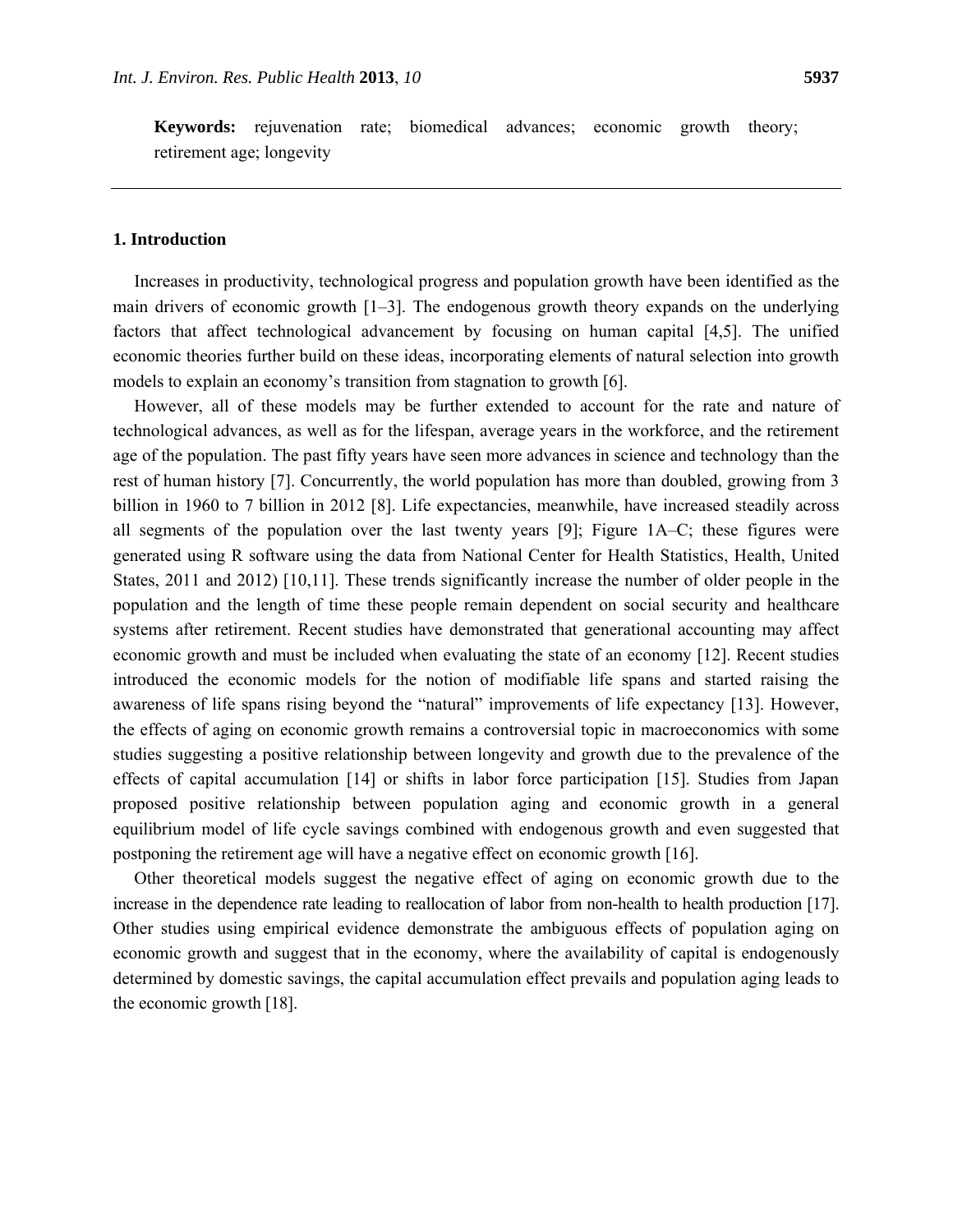**Figure 1.** Life expectancy by age in the United States in the first decade of the twenty first century. (**A**) Life expectancy at birth. (**B**) Life expectancy at age 65. (**C**) Life expectancy at age 75. Data is provided by National Center for Health Statistics. Health, United States, 2012.



Many technological advances occur at an exponential rate; for instance, Moore's law, which states that computing power doubles every two years, has held for almost half a century [7,19]. However, in many areas of biomedicine, a field in which new discoveries can result in significant increases in the human lifespan, progress is much slower [20]. Innovations in information technology enter mainstream use rapidly, sometimes in a matter of months. Discoveries in the biomedical sciences, however, require thorough testing in laboratory animals and lengthy human trials, which delay the mass adoption of these innovations by years or even decades. As a result, life expectancies tend to grow slowly, increasing by just 2–3 years every decade. At this pace, it would take close to three hundred years for human life expectancy to double—a far cry from the rate of progress achieved by other disciplines.

Thus, the demographic effects of biomedical discoveries made after 1990, such as increases in lifespan and ability to perform useful work, will not be noticeable until at least 2030. Some promising 21st century advances that have the potential to increase life expectancy, like induced pluripotent stem cells and *in-vitro* organs made from endogenous patient cells, will not reach clinical practice for at least another decade [21,22]. The impact of recent advances in the biomedical sciences is also obscured by the detrimental effects of unhealthy lifestyle changes, such as easy and affordable access to high-calorie foods and a lack of physical activity, which apply negative pressure to the life expectancy curve.

## *1.1. Recent Acceleration of Biomedical Progress*

In recent years, many areas of science and technology have experienced exponential growth in the number of scientists doing research in the field, funding and scientific publications. While many of the discoveries that have most dramatically transformed modern society have been concentrated in the field of information technology (for instance, cell phones, computers and the Internet), biomedical advances have accelerated at a similar pace. There have been more discoveries made in the biomedical field since 1960 than during the entirety of human history prior to 1960 [23]. The general paradigm of performing biomedical research and applying it to clinical practice involves seven major steps: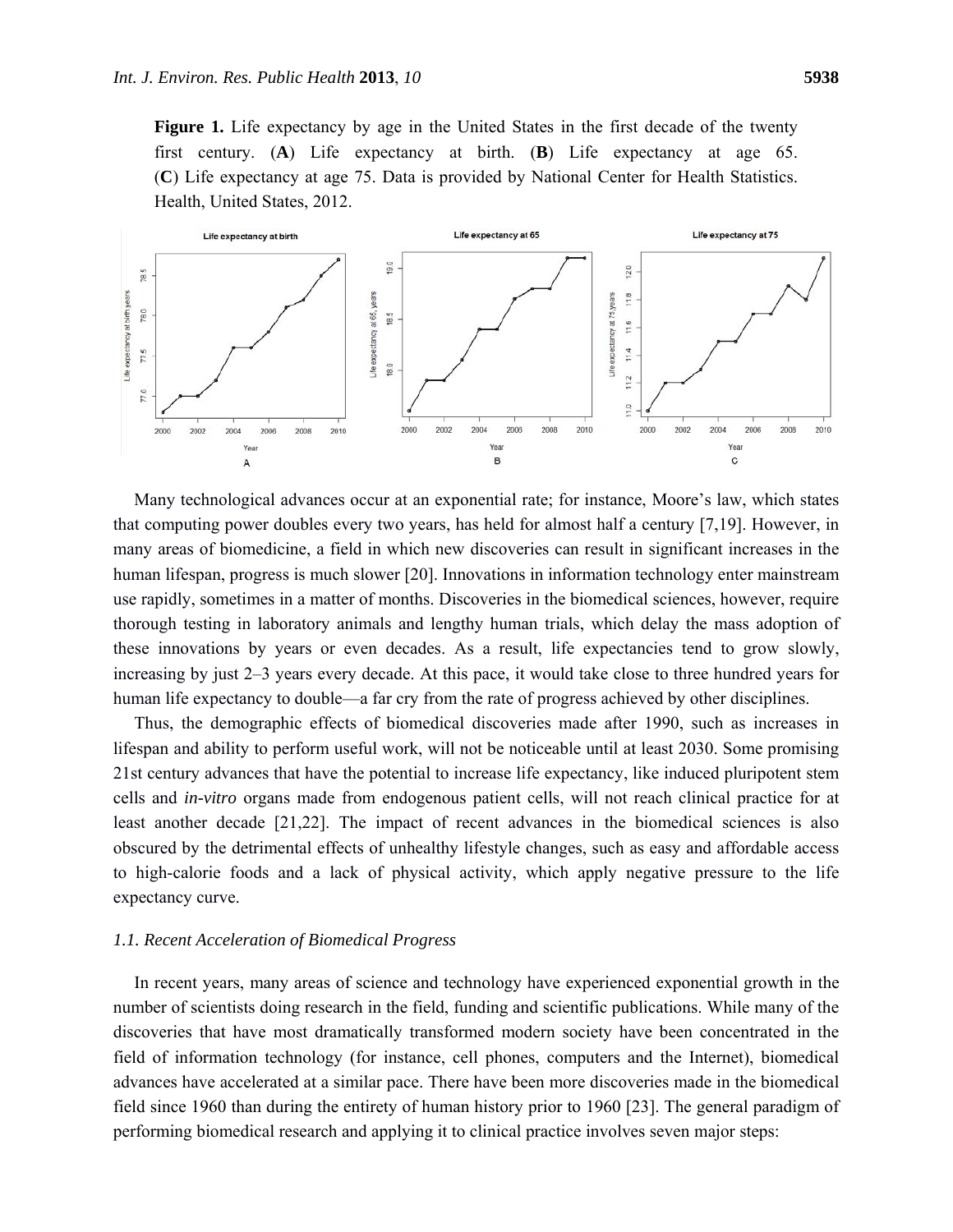- 1. Conception of the idea
- 2. Describing the idea and applying for research grants
- 3. Performing experiments
- 4. Publishing the experimental results
- 5. Preclinical proof of efficacy and safety
- 6. Clinical trials
- 7. Mainstream clinical adoption

Scientific publications are an excellent indicator of biomedical progress. Medline, the centralized resource developed by the US National Library of Medicine, is used for indexing and tracking scientific publications. From 1993 to 2011, the number of scientific publications indexed in Medline increased from just over 400 thousand to just under one million papers per year [24]. In recent years, this number has grown even more dramatically as emerging countries increase their contributions to international science.

Scientific grants, which measure future advances in biomedicine, may be an even better indicator of progress. Years or even decades may pass between the awarding of a grant and the publication of experimental results, but most funding institutions publish grant information after the grant is awarded. The resource developed by our team, the International Aging Research Portfolio (IARP), tracks the grant data available from major funding organizations in the US, Europe, Canada and Australia [25]. Annual science funding in the form of grants tracked by the IARP increased from just over \$5 billion per year in 1993 to over \$45 billion in 2011. This figure may be much more significant if other funding sources are accounted for. Similarly, private sector spending on R&D increased from over \$35 billion in 1996 to over \$95 billion in 2009 [26], with the top 15 pharmaceutical companies accounting for over \$75 billion of the total. We expect this trend to continue in the coming years, fueling the number of publications, clinical trials and clinical procedures with the potential to extend life expectancy.

## *1.2. Longevity and Healthy Productive Lifespan*

## 1.2.1. Life Extension *vs*. Rejuvenation Rate

For the purposes of this model we assume that biomedical progress has a positive effect on life expectancy. Further, biomedical progress may be separated into two rates:

- 1. Rejuvenation rate—the sum of all developments extending a person's ability to perform useful work and restoring function lost due to aging, disease or injury.
- 2. Non-rejuvenating biomedical progress rate—the sum of all developments that extend the lifespan, but do not extend the person's ability to perform useful work or restore lost function.

Here we separate the rate of biomedical advances into two categories: the rejuvenation rate and non-rejuvenating biomedical progress rate. The concept is illustrated in Figure 2. Examples of biomedical developments extending the maximum productive age include preventative cancer vaccines, arthritis and diabetes treatments. Examples of non-rejuvenating developments include late-stage cancer, multiple sclerosis and other medications marginally extending patient's life near end of life.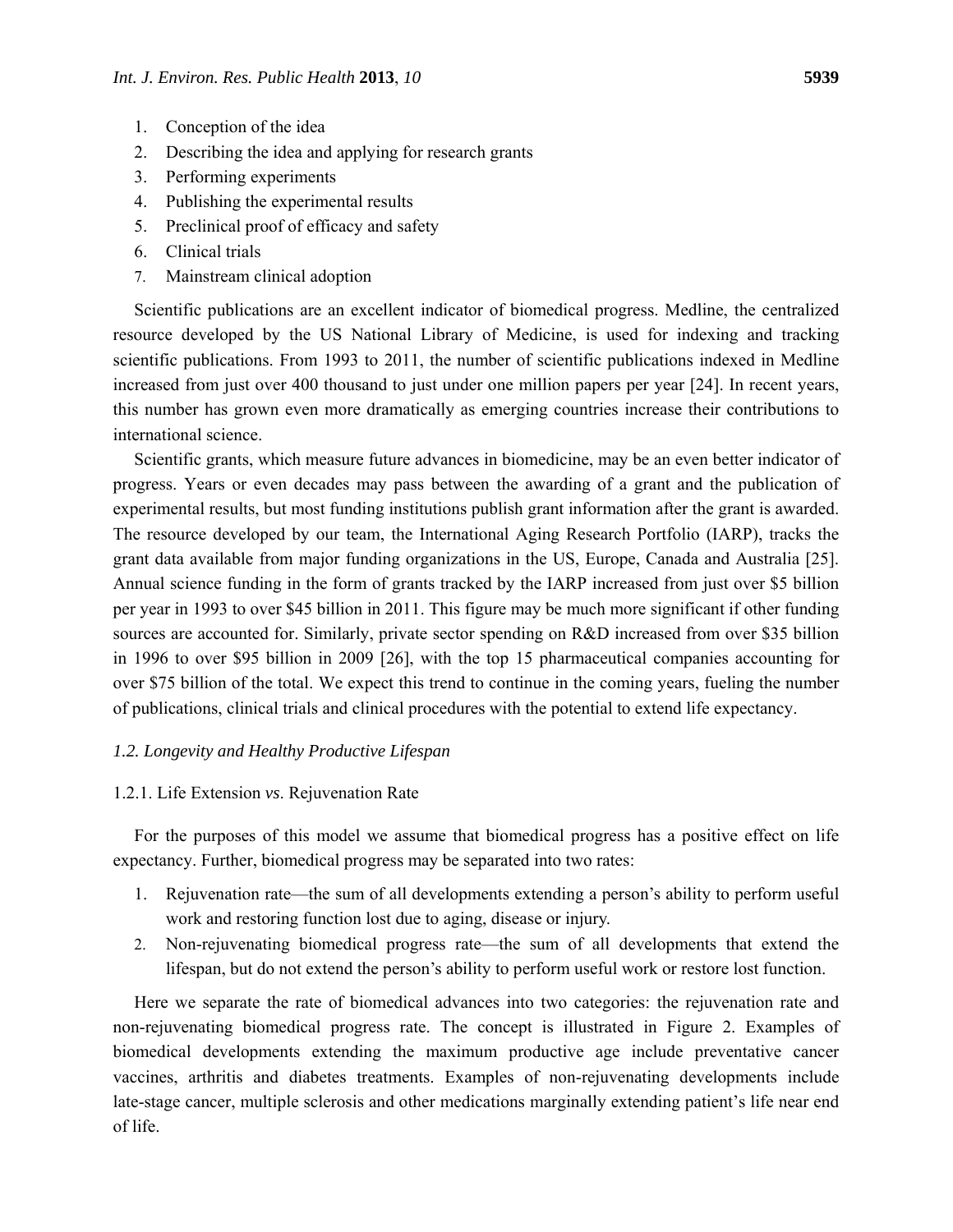**Figure 2.** Rejuvenation Rate *vs*. Non-rejuvenating Biomedical Progress Rate. The figure depicts the hypothetical person's lifespan, where the rate of biomedical and technology progress is comprised of the Rejuvenation Rate (RR) extending Maximum Productive Age and Non-rejuvenating Biomedical Progress Rate (NBPR) delaying the Age of Death, while not restoring the ability to do useful work.



The non-rejuvenating treatments are usually partially covered by insurance, but are expensive and in many cases exceed the family's ability to afford the treatments. In 2007 in the US 61.2% of personal bankruptcies were healthcare-related [27]. In OECD countries the majority of healthcare expenditures are spent for the care of the terminally ill and costs increase with the age of the patients [28]. Population aging results in a rapid increase in healthcare expenditures [29,30]. A significant part of these expenses falls on the government thereby increasing public spending and fiscal deficits. This problem starts at the root source of the biomedical pipeline, where governments and companies focus on taking the treatments that extend life in terminally-ill patients because it is easier to conduct these studies and expedite the propagation of these treatments into clinical practice in the tight regulatory environment. Proving the efficacy of the preventative treatments may take many decades and the compensation mechanisms for these treatments are not clear. Using pattern analysis algorithms it may be possible to analyze the current research clinical trials pipelines and re-focus the research activities to accelerate the rejuvenation rate.

# **2. Model**

Our model is based on the OG model and on the life-cycle theory of saving behavior [31]. The economy consists of two types of agents: households and the firm. We incorporate three new features into the model:

- (i) Rejuvenation rate (RR)—the rate at which the functions required to perform useful work that were lost to aging or disease are restored;
- (ii) Non-rejuvenating rate of biotechnical progress (NRPR)—the rate of biotechnical progress that increases lifespan, but does not return lost functions;
- (iii) Biomedical science and technology progress rate (BMTPR)—the rate at which progress in science and technology and the application of these technologies to clinical practice extends the lifespan of the population. It is equal to  $RR + NRPR$ .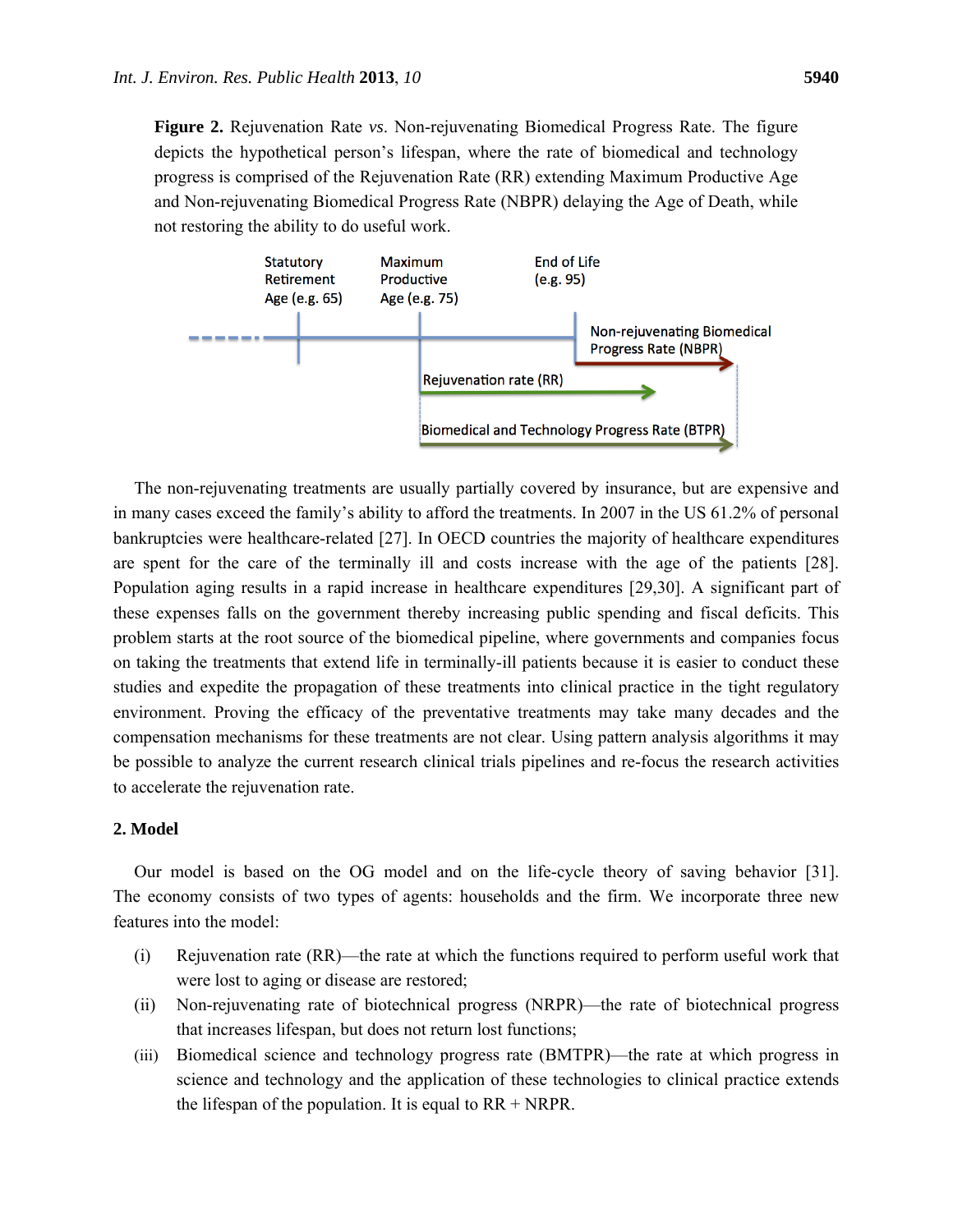Additional parameters introduced into the OLG model are summarized in Table 1 and the list of basic functions is summarized in Table 2.

| <b>Designation</b> | <b>Description</b>                                                                | Comment                  |
|--------------------|-----------------------------------------------------------------------------------|--------------------------|
| A                  | Age                                                                               |                          |
| t                  | <b>Time</b>                                                                       |                          |
|                    | Rejuvenation                                                                      |                          |
| $\mathbb{R}$       | Partial or complete restoration of the ability to perform useful work lost due to |                          |
|                    | illness, injury or aging                                                          |                          |
|                    | Rejuvenation rate                                                                 |                          |
|                    | The rate at which advances in technology and the natural, social and              |                          |
|                    | behavioral sciences and the mainstream adoption of these advances lead to the     |                          |
| <b>RR</b>          | partial or compete restoration of the ability to perform useful work lost to      |                          |
|                    | illness, injury or aging. Example: advances in arthritis treatment and            |                          |
|                    | prevention, procedures that restore vision, software products assisting with      |                          |
|                    | memory loss.                                                                      |                          |
|                    | Retirement age                                                                    |                          |
| S                  | The age set by the government at which the individual is entitled to receive full |                          |
|                    | social security and healthcare benefits                                           |                          |
|                    | Non-rejuvenating progress rate                                                    |                          |
|                    | Advances in science and technology and the mainstream adoption of these           | The rate of biotechnical |
| <b>NRPR</b>        | advances that extend lifespan but does not restore the ability to perform useful  | progress that increases  |
|                    | work. Example: drugs and therapies that increase survival of terminally ill       | lifespan, but doesn't    |
|                    | patients by several months, but do not restore healthy function and the ability   | return lost functions.   |
|                    | to perform useful work.                                                           |                          |
| <b>BMTPR</b>       | Biomedical science and technology progress rate                                   |                          |
|                    | The rate at which progress in science and technology and the application of       |                          |
|                    | these technologies to medical practice extends the lifespan of the population. It |                          |
|                    | is equal to RR+NRPR                                                               |                          |
| A <sub>aver</sub>  | The average lifespan                                                              |                          |
|                    | Maximum productive age                                                            |                          |
| <b>MPA</b>         | The age at which the ability to do useful work is diminished. The age may be      |                          |
|                    | increased through rejuvenation (R).                                               |                          |
| $A_{\frac{max}{}}$ | Maximum lifespan                                                                  |                          |

| <b>Table 1.</b> Basic Parameters. |  |
|-----------------------------------|--|
|-----------------------------------|--|

| <b>Designation</b> | <b>Description</b>                           | <b>Comment</b>                                                                                    |
|--------------------|----------------------------------------------|---------------------------------------------------------------------------------------------------|
| N(A,t, BMTPR)      | The number of people of age A in period t    |                                                                                                   |
| Pr(A,t,RR, BMTPR)  | The productivity of labor                    |                                                                                                   |
| $W_r(A,t, BMTPR)$  | The ratio of the working population of age.  |                                                                                                   |
|                    | $(A)$ to the total population of age $(A)$   |                                                                                                   |
| B(RR)              | Biological retirement age                    | The age at which a person can no longer work due<br>to biological reasons, <i>i.e.</i> , illness. |
| $L_s(RR)$          | The percentage of people that will retire at |                                                                                                   |
|                    | age S                                        |                                                                                                   |
| $M_r(A,BMTPR)$     | Mortality rate                               | $0 \le M_{r} \le 1$                                                                               |
|                    |                                              | The probability of dying at age A                                                                 |
| Br(t)              | Birth rate                                   | The ratio of the number of newborns in period t to                                                |
|                    |                                              | the total number of people in the population<br>The rate of adoption of biomedical discoveries by |
|                    | The mainstream clinical adoption rate of     | hospitals and doctors.                                                                            |
| AdRate(t)          | biomedical discoveries                       | $AdRate(t) = \sum A dRate_i$                                                                      |
|                    |                                              |                                                                                                   |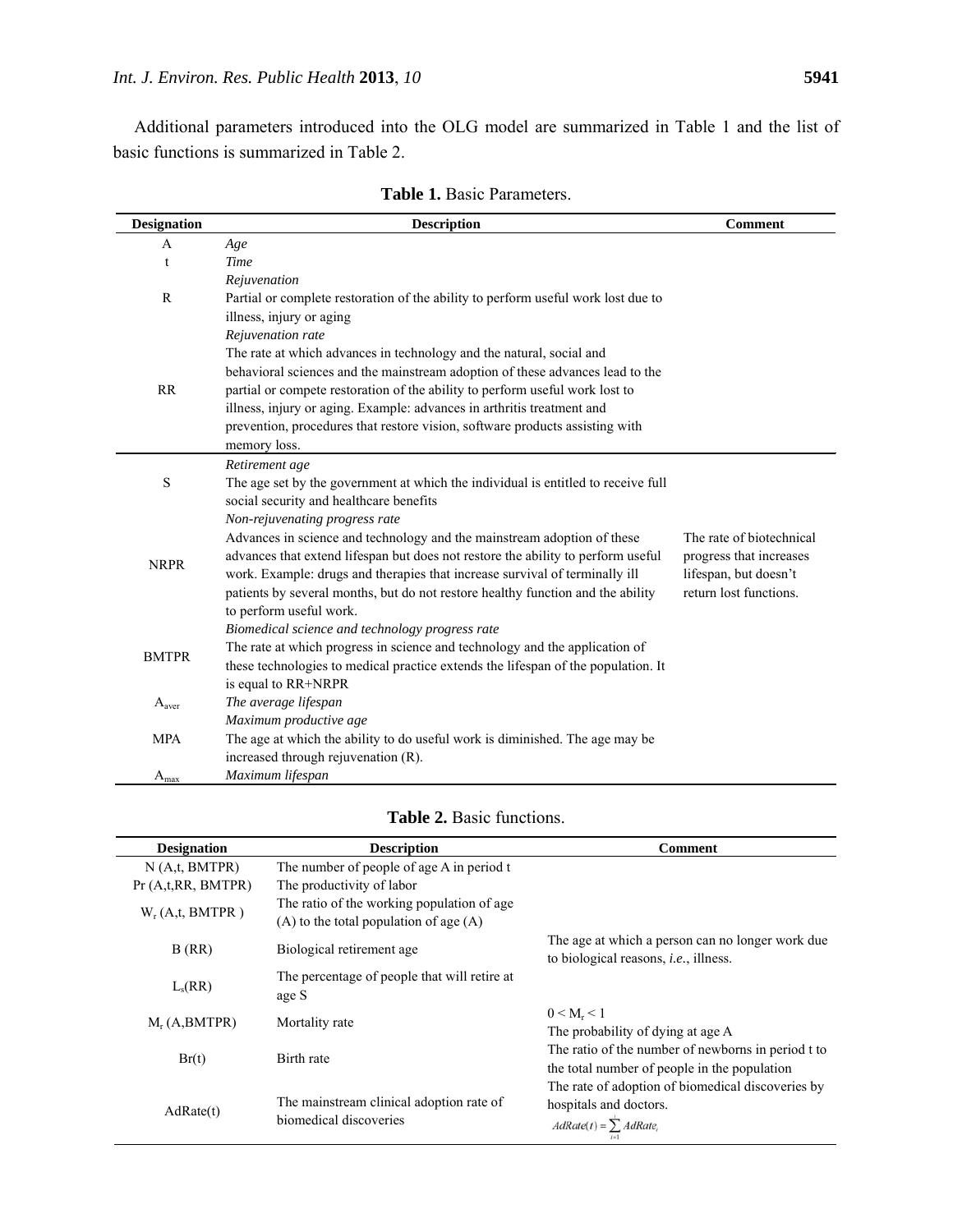Households are assumed to be rational, production technology is given by a standard Cobb-Douglas function, and the one-good economy is assumed to be closed. Bequest motives are not included [31].

#### *2.1. Demographics*

The economy consists of people, aged from 0 to  $A_{max}$ , denoted by  $i = 0; 1; 2; ...; A_{max}$ . In each new period t, a new generation aged 0 is born into the economy, while each of the existing generations shifts forward by one. The oldest generation,  $i = A_{max}$ , which we assume to be the maximum age, dies out.

We assume that each age is characterized by a mortality rate—the percentage of people of that age that will die. The mortality rate is described by the function:

$$
M_r^A = \frac{\alpha \lambda e^{-\lambda A} + \beta e^{\frac{-(A - (A_{\text{new}} + A d R \alpha \epsilon \epsilon B M T R^p))}{\gamma}}}{N^A}, \quad A \text{ in } [0, A_{\text{max}}] \tag{1}
$$

where A<sub>aver</sub>—average lifespan;  $\alpha$ ,  $\beta$  and  $\gamma$ —parameters for normalizing the mortality rate, N<sup>A</sup>—number of people at the age A.

This distribution takes into consideration the correlation between mortality rate and age, based on the statistical data provided by mortality.org (See Figure 3). It also allows people to achieve maximum age.

**Figure 3.** Mortality rate in the United States in 2010. The X-axis represents age and the Y-axis represents the mortality rate in percent. The mortality rate is calculated as the ratio of the number of deaths among people of a certain age to the total number of people of a certain age.



Because it can take many years for medical professionals to adopt a life-prolonging biomedical discovery, the mortality rate formula includes the mainstream clinical adoption rate of these discoveries (AdRate):

$$
AdRate(t) = \sum_{i=1}^{t} AdRate_i
$$
 (2)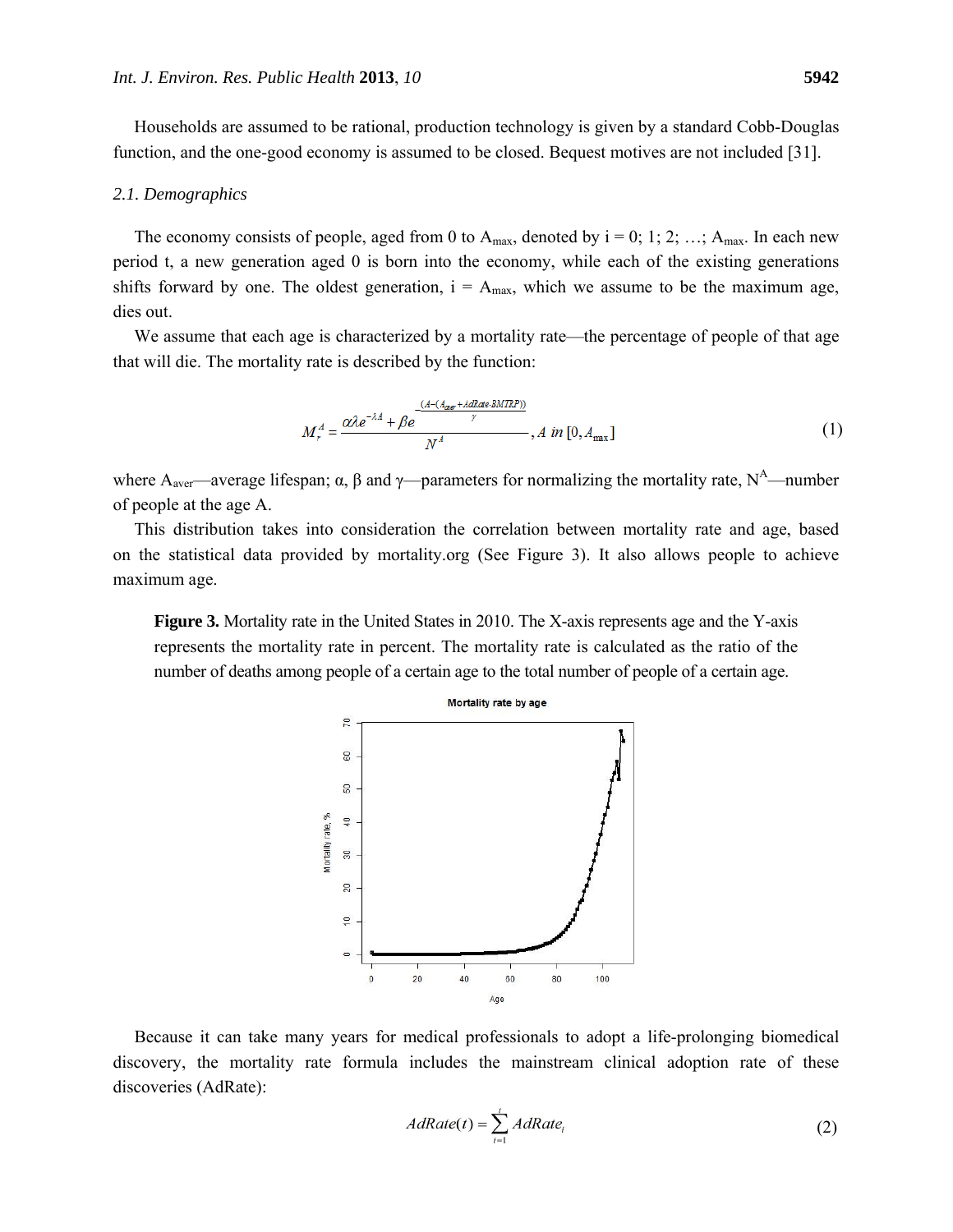According to the above formula, the adoption rate of a biomedical discovery in year t is the sum of adoption rates from year 1, when the discovery is made, to year t. The adoption rate for a certain year can be characterized as the percentage of medical institutions in the country that start using the discovery during that year. For instance, if 2% of all medical institutions begin using a new biomedical procedure in the first year after its discovery, and a further 10% begin using it in the subsequent year, the AdRate for year 2 would be 12%. Of course, AdRate is a function and could change from period to period. Also, AdRate cannot, by definition, exceed 1.

Combining all of these these parameters, the number of people living in the economy at the beginning of period  $t + 1$  is calculated as:

$$
N^{All}(t+1) = \sum_{A=1}^{A_{\text{max}}} N_0^A(t) \Big( 1 - M_r^A(t) \Big) + Br \cdot N_0^A(t) \tag{3}
$$

#### *2.2. Employment and Labor*

(1) We assume that the percentage of people of age A in the labor force is described by the function:

$$
W_r^{A, AdRate, BMTRP} = \begin{cases} e^{\chi A}, 16 \le A \le 25\\ 25e^{\chi}, 25 \le A \le S\\ (1 - L_s)e^{-\delta_1 A (1 - AdRate-BMTRP)}, S < A \le B\\ e^{-\delta_2 A (1 - AdRate-BMTRP)}, B < A < A_{\text{max}} \end{cases}
$$
(4)

where S the age set by the government at which the individual is entitled to receive full social security and healthcare benefits B which denotesthe age at which a person can no longer work due to biological reasons, *i.e.*, illness, χ—proportion of the population that enters the labor force between 16 and 25 years of age. This parameter is introduced since people do not enter the labor force all at once; rather, labor force participation increases steadily between ages 16 and 25 (See Figure 4).

**Figure 4.** Employment rate by age group in the United States in 2012. The X-axis represents age and the Y-axis represents the employment rate, calculated as the ratio of employed population in the labor force to total population in the labor force.

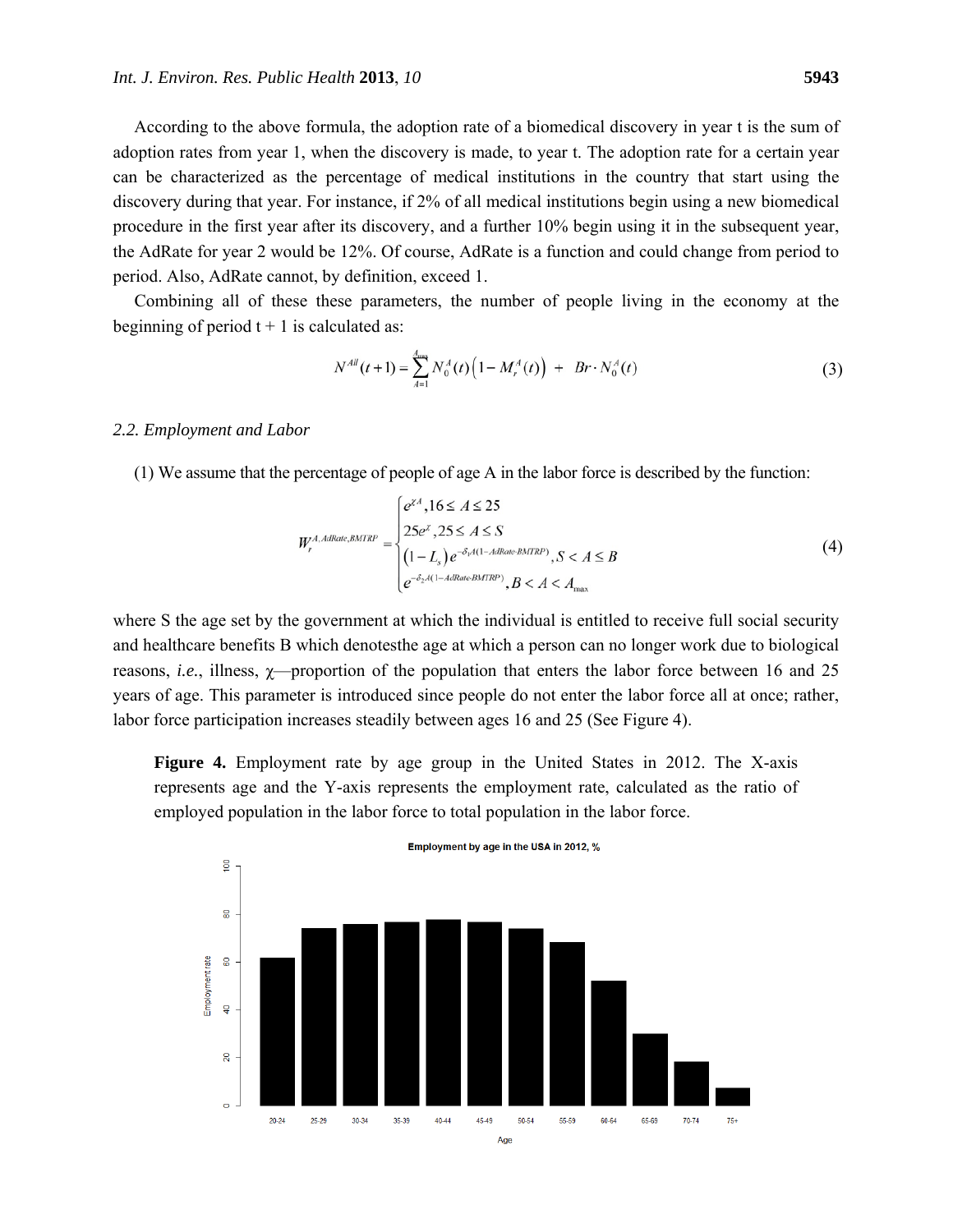$\delta_1$ —the proportion of the population that will exit the labor force after the retirement age set by the government (S) and before the biological retirement age (B). This parameter is introduced since people do not exit the labor force at the same time. This paradigm may change as a result of shifts in the retirement culture—for instance, more people may choose to work until their biological capacity is exhausted. Moreover, it has been demonstrated that a notable proportion of older workers can perform tasks as competently as their younger counterparts [32,33].

$$
\delta 1 \ll 1 \tag{5}
$$

 $\delta_2$ —the proportion of the population that will exit the labor force after the biological retirement age. This parameter is introduced since some people will continue working throughout their entire lives, even after exhausting most of their biological capacity for work. We assume that after reaching the biological retirement age, people exit the labor force faster than they do following the retirement age set by the government.

$$
\delta 2 > \delta 1 \tag{6}
$$

This distribution takes into account that people under age 16 are not working.

S—the retirement age set by the government. At this age, a person can either decide to retire or continue working. Denote by P the percentage of people who choose not to retire upon reaching retirement age.

B—the biological retirement age. At the biological retirement age and beyond, a person's capacity to perform work effectively diminishes as a result of health issues.

(2) We assume that the productivity of workers is not constant and depends on age, and is described by a Gaussian distribution. This model is based on the work of Lee and Yaari [34,35] and takes into account the finding that older workers can perform tasks as effectively as their younger counterparts:

$$
Pr^A = \frac{\varphi RR}{\gamma \sqrt{2\pi}} e^{-\frac{(A - (A_{\text{ave}} + A d \text{Rate} - B M T R P))^2}{2\varphi \cdot A d \text{Rate} - B M T R P \cdot \gamma^2}}
$$
(7)

where  $\varphi$  = const—the parameter that takes into account the correlation between RR and Pr.

(3) So the total supply of labor available in the economy is calculated as:

$$
L = \sum_{A=16}^{A_{\text{max}}} \Pr^{A,RR.AdRate,BMTPR} W_r^{A,RR} N_0^A(t) \left(1 - M_r^A\right)
$$
 (8)

#### *2.3. Households*

Until retirement, households supply labor to the firm and earn wage (w) income according to their age-specific labor efficiency.

Although studies modeling consumer behavior in light of uncertain lifetime exist [36], here we assumed only the representative households to estimate the lifetime utility. Households aged  $j > S$  start to withdraw from the labor force, and receive public pension benefits from the social security system. Households own capital and rent it to firms throughout their lives. They consume the rest of their income [34].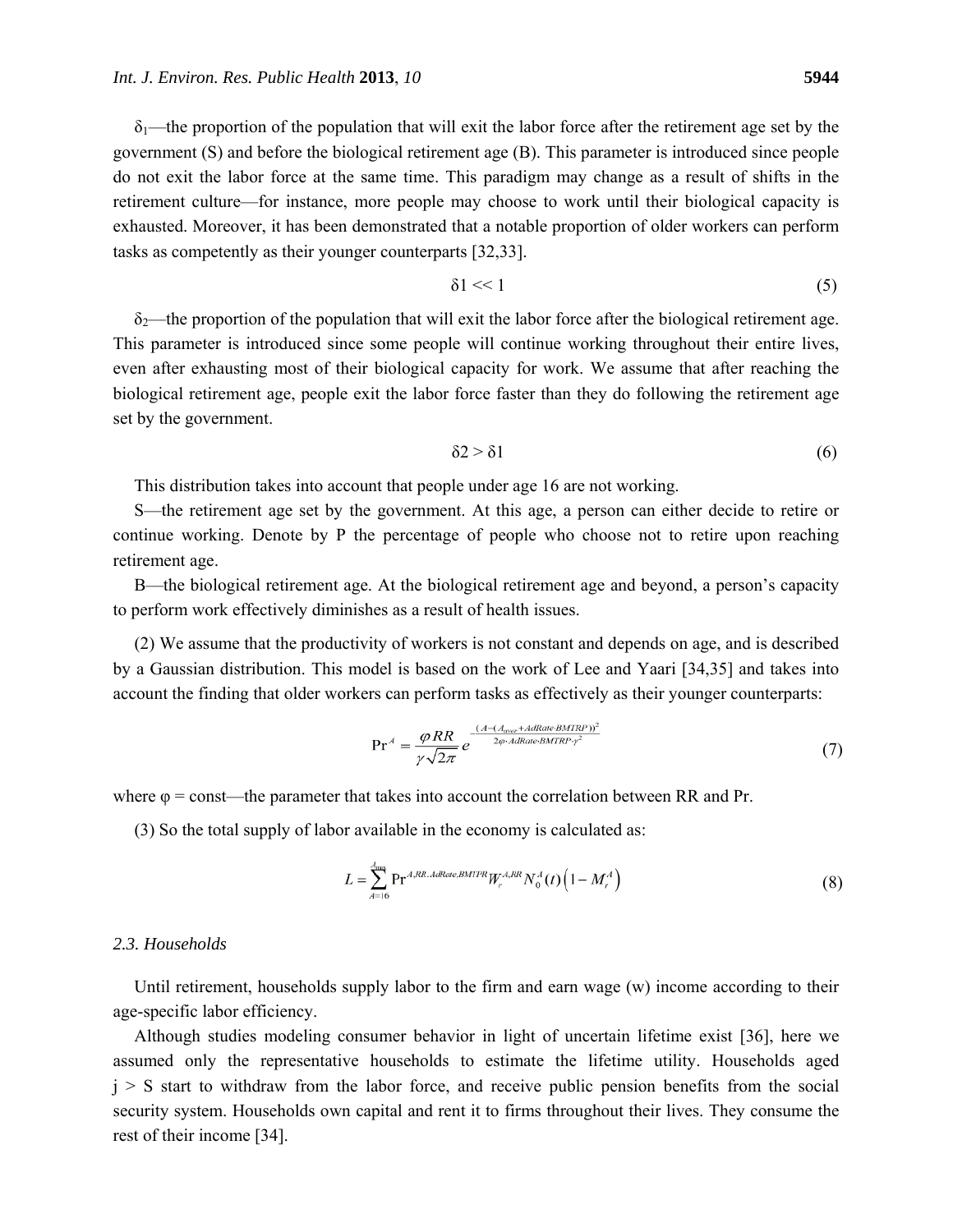Households maximize their expected lifetime utility (discounted by the probability of dying in the next period):

$$
\max \sum_{j=0}^{j=N^{All}} \underbrace{u_j(C_i)}_{\substack{\text{The utility of person } j \\ \text{age } i \text{ with consumption } C_i \text{ The probability that person will die} }}^{i+2} M_r^{A, AdRate, BMTPR} dA
$$
\n(9)

Subject to the budget constraints over their lifetime:

$$
\sum_{i=0}^{i=A_{\max}} C_i = \sum_{i=0}^{i=A_{\max}} w_i
$$
 (10)

## *2.4. Firm*

There is a representative firm producing final goods with the Cobb-Douglas production technology. In perfectly competitive spot-markets, the firm rents capital and hires labor from households so as to maximize its profit:

$$
\max \Pi_{t} = A_{t} K_{t}^{\eta} L_{t}^{1-\eta} - E_{t} K_{t} - w_{t} L_{t}
$$
\n(11)

where  $K_t$  is aggregate capital stock,  $L_t$  is aggregate labor input, and  $R_t$  is the rental rate of private capital. At denotes the total factor productivity (hereafter TFP) in period t, and we assume that the TFP grows at the rate of  $g_t$  in every period.

## *2.5. Competitive Equilibrium*

A competitive equilibrium consists of:

Households maximizing their lifetime utility:

$$
\begin{cases}\n\max \sum_{j=0}^{j=N^{All}} \frac{u_j(C_i)}{\sum_{\substack{\text{The utility of person } j}} \sum_{\substack{i=1 \text{ random } j}}^{i+2} M_r^{A,AdRate,BMTPR} dA \\
\text{age i with consumption } C_i \text{ The probability that person will die} \\
\sum_{i=0}^{i=A_{\text{max}}} C_i = \sum_{i=0}^{i=A_{\text{max}}} w_i\n\end{cases} \tag{12}
$$

and the firm maximizing its profit:

$$
\max \Pi_{t} = A_{t} K_{t}^{\eta} L_{t}^{1-\eta} - E_{t} K_{t} - w_{t} L_{t}
$$
\n(13)

so that:

$$
\begin{cases}\n\max \sum_{j=0}^{j=N^{All}} \underbrace{u_j(C_i)}_{\text{The utility of person } j} \int\limits_{\text{error } C_i \text{ The probability of } \text{in the next period}}^{i+2} M_r^{A, AdRate, BMTPR} dA \\
\sum_{i=0}^{i=A_{\text{max}}} C_i = \sum_{i=0}^{i=A_{\text{max}}} w_i \\
\max \Pi_t = A_t K_t^{\eta} L_t^{1-\eta} - E_t K_t - w_t L_t\n\end{cases} \tag{14}
$$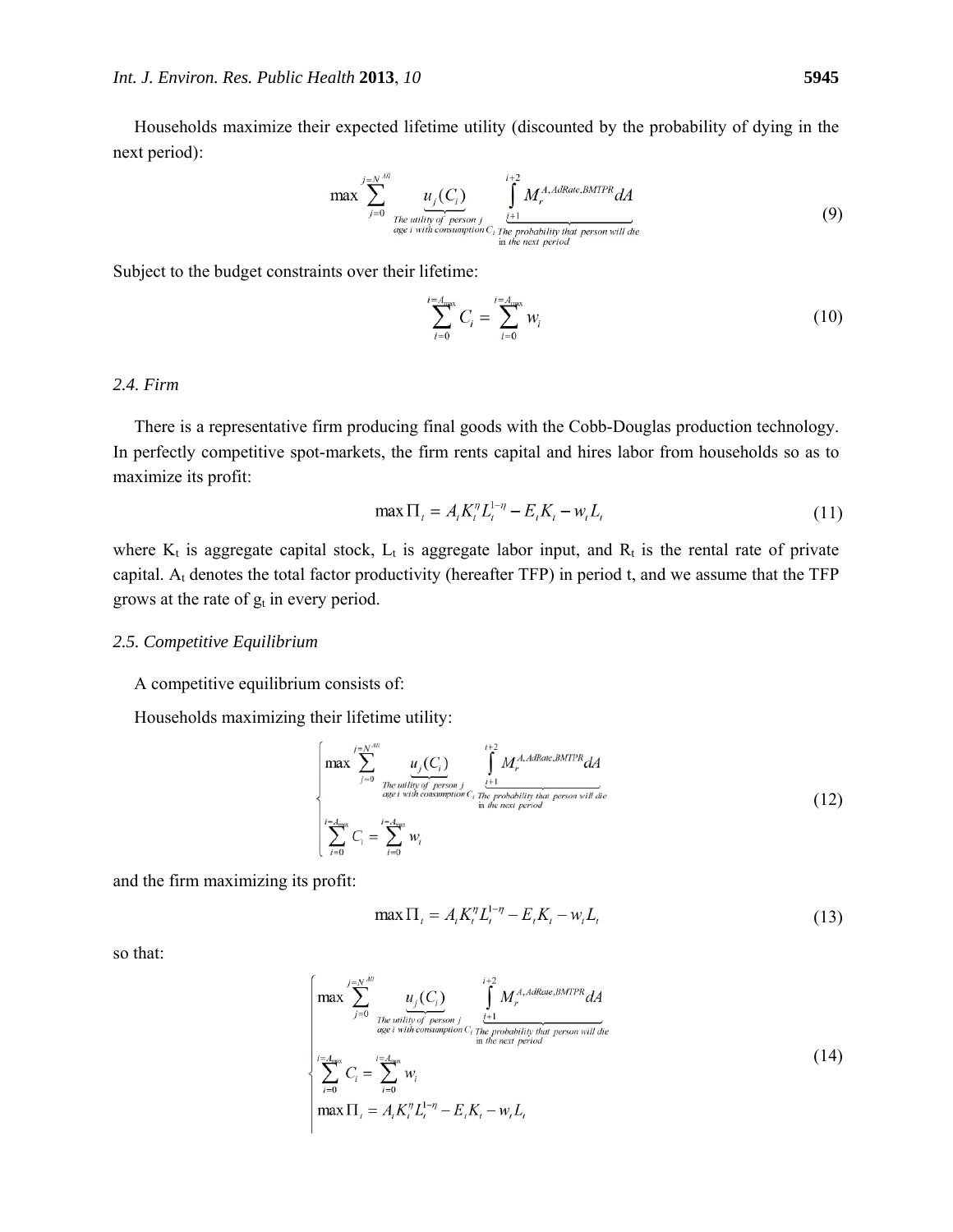Also we assume all markets clear, *i.e.*, for all t, we have  $L_t = 1$ ,  $b_t = 0$ , and  $c_{1,t} + c_{2,t} + k_t + 1 = F(k_t, 1)$ , where  $c_{1,t}$  be worker t's consumption when young, and let  $c_{2,t+1}$  be his consumption when old,  $k_t$  is the t's capital and  $F(k_t, 1)$ —neoclassical production function [37].

#### *2.6. Sensitivity Analysis to BMTPR*

BMTPR will have a positive effect on lifespan, productivity and biological retirement age, but its effect on the percentage of the population in the labor force depends on the RR/BMTPR ratio.

When RR increases, the mortality rate will peak at a later age, decreasing  $M_r$  and increasing the lifespan (Figure 5):

$$
M_r^A = \frac{\alpha \lambda e^{-\lambda A} + \beta e^{-\frac{(A - (A_{\text{new}} + A d R \text{ate } B M T R P))}{\gamma}}}{N^A}
$$
  
\n
$$
\frac{\partial M_r^A}{\partial B M T R P} = \frac{\frac{A d R \text{ate}}{\gamma} \beta e^{-\frac{(A - (A_{\text{new}} + A d R \text{ate } B M T R P))}{\gamma}} - \frac{\partial N^A}{\partial B M T R P} \left(\alpha \lambda e^{-\lambda A} + \beta e^{-\frac{(A - (A_{\text{new}} + A d R \text{ate } B M T R P))}{\gamma}}\right)}{(N^A)^2}}{N^A}
$$
  
\n
$$
= \frac{A d R \text{ate} \beta e^{-\frac{(A - (A_{\text{new}} + A d R \text{ate } B M T R P))}{\gamma}} - \gamma \frac{\partial N^A}{\partial B M T R P} \left(\alpha \lambda e^{-\lambda A} + \beta e^{-\frac{(A - (A_{\text{new}} + A d R \text{ate } B M T R P))}{\gamma}}\right)}{\gamma (N^A)^2}
$$
(15)

**Figure 5.** Mortality and rejuvenation rates. Mortality rate at age A is the percentage of people of age A that will die at age A. Rejuvenation rate is the rate at which advances in science and technology and the application of these advances to clinical practice lead to the partial or complete restoration of the ability to perform useful work lost to illness, injury or aging.



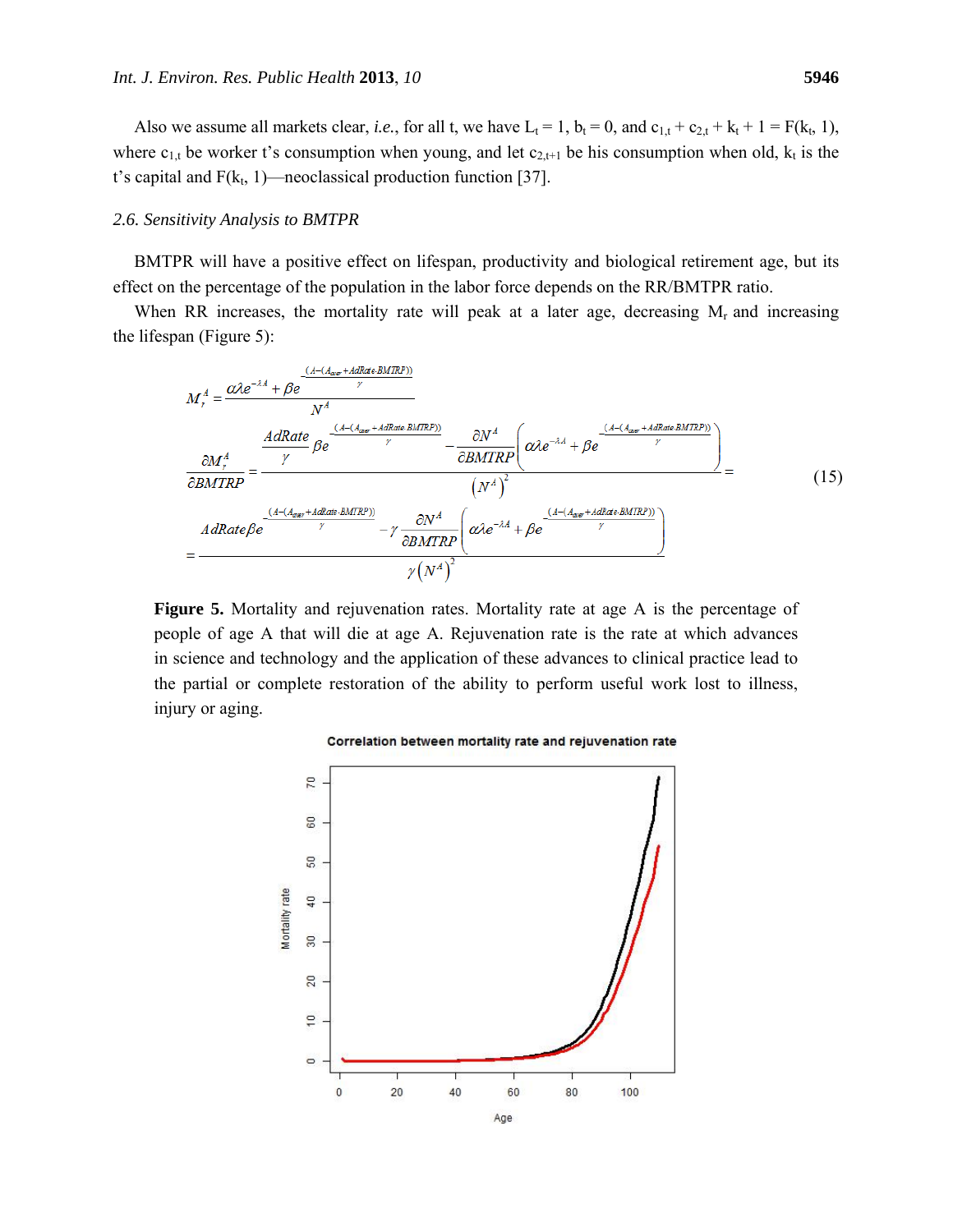BMTPR will increase the biological age of retirement. The relationship between these two factors is likely to be linear.

 $B = 60p(1 + A dRate-BMTRP)$ , where p is a parameter that takes into account the correlation between RR and B.

By improving the quality of life, BMPTR will increase the time people spend in the labor force (Figure 6). Thus, the number of people who do not retire at age S will increase.  $L_s = L_s^0(1-RR) \cdot p_2$ , where  $p_2$  is a parameter that takes into account the correlation between RR and  $L_s$ .

Statistics show that increases in a country's average life expectancy are correlated with decreases in the birth rate, so we can conclude that an increase in RR will lead to decrease in birth rate.

**Figure 6.** Effects of the rejuvenation rate on labor participation. Employment rate without BMTPR (BMTPR = 0) is represented by the black curve, with BMTPR (BMTPR  $\neq$  0) and RR/BMTPR  $\leq 1/2$  is represented by red curve, with BMTPR (BMTPR  $\neq 0$ ) and  $RR/BMTPR \gg 1/2$  is represented by the green curve. The X-axis represents age.



Workers' productivity depends on their age (Figure 7); for instance, the productivity of teenagers is lower than the productivity of people in their thirties. Productivity also depends on the rejuvenation rate. With more active years, people have more time for education, thus increasing their productivity:

$$
Pr^A = \frac{\varphi RR}{\gamma \sqrt{2\pi}} e^{-\frac{(A - (A_{ave} + AdRate - BMTRP))^2}{2\varphi \cdot AdRate - BMTRP \cdot \gamma^2}}
$$
(16)

$$
\frac{\partial \Pr^A}{\partial BMTRP} = \frac{\gamma RR \cdot AdRate}{\sqrt{2\pi}} e^{-\frac{(A - (A_{\text{cav}} + A dR\alpha t e \cdot BMTRP))^2}{2\varphi \cdot AdRate \cdot BMTRP \cdot \gamma^2}} \times \\ \times \left(\frac{AdRate \cdot (A - (A_{\text{cav}} + A dRate \cdot BMTRP)) \cdot BMTRP + (A - (A_{\text{cav}} + A dRate \cdot BMTRP))^2}{2(AdRate \cdot BMTRP \cdot \gamma^2)^2}\right)
$$
(17)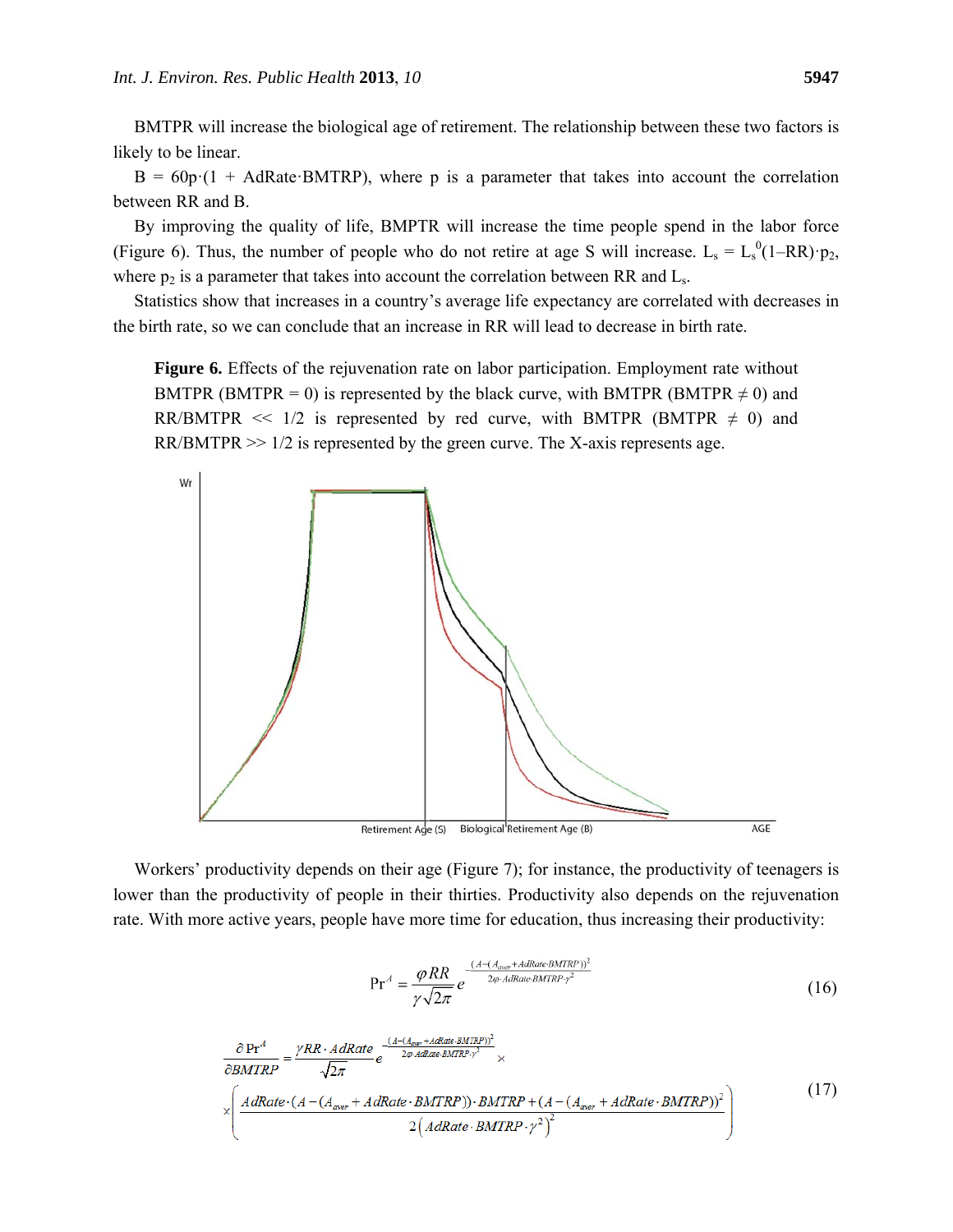**Figure 7.** Productivity and rejuvenation rate. The X-axis represents age and the Y-axis represents productivity. The black curve illustrates the relative productivity with age without rejuvenation rate. The red curve illustrates the relative productivity with age with rejuvenation rate.



*2.7. The Difference between the Effects of RR and BMTPR on the Economy* 

It is worthwhile to note the difference between the effects of RR and NBPR. In particular, the rejuvenation rate increases the number of people who are able to work, while the non-rejuvenating progress rate increases the number of people who are unable to work. Thus, the effect of BMTPR on an economy depends on the RR/BMTPR ratio. For example, a RR/BMTPR ratio of less than 1 would result in a shortage of workers and a consequent decrease in economic growth.

Most medical advances today extend the lifespan of sick people in the last months or years of their life without enabling them to make productive contributions to the economy. In the developed countries the majority of the lifetime healthcare costs are attributed to the last years of a patient's life and the cost of healthcare is rapidly increasing with age in late life [37,38]. For example, new cancer drugs may extend cancer patients' lives by several months compared to standard methods of care, but are significantly more expensive. The approval and clinical introduction of drugs like Dendreon's Provenge vaccine have already triggered broad public cost/benefit debates [39]. Note that while a person remains unable to work, he or she does not contribute to GDP. Moreover, the cost of maintaining his or her life reduces GDP, even as the overall mortality of population declines:

$$
\frac{\partial M_{\nu}}{\partial \text{BMTPR}} < 0 \tag{18}
$$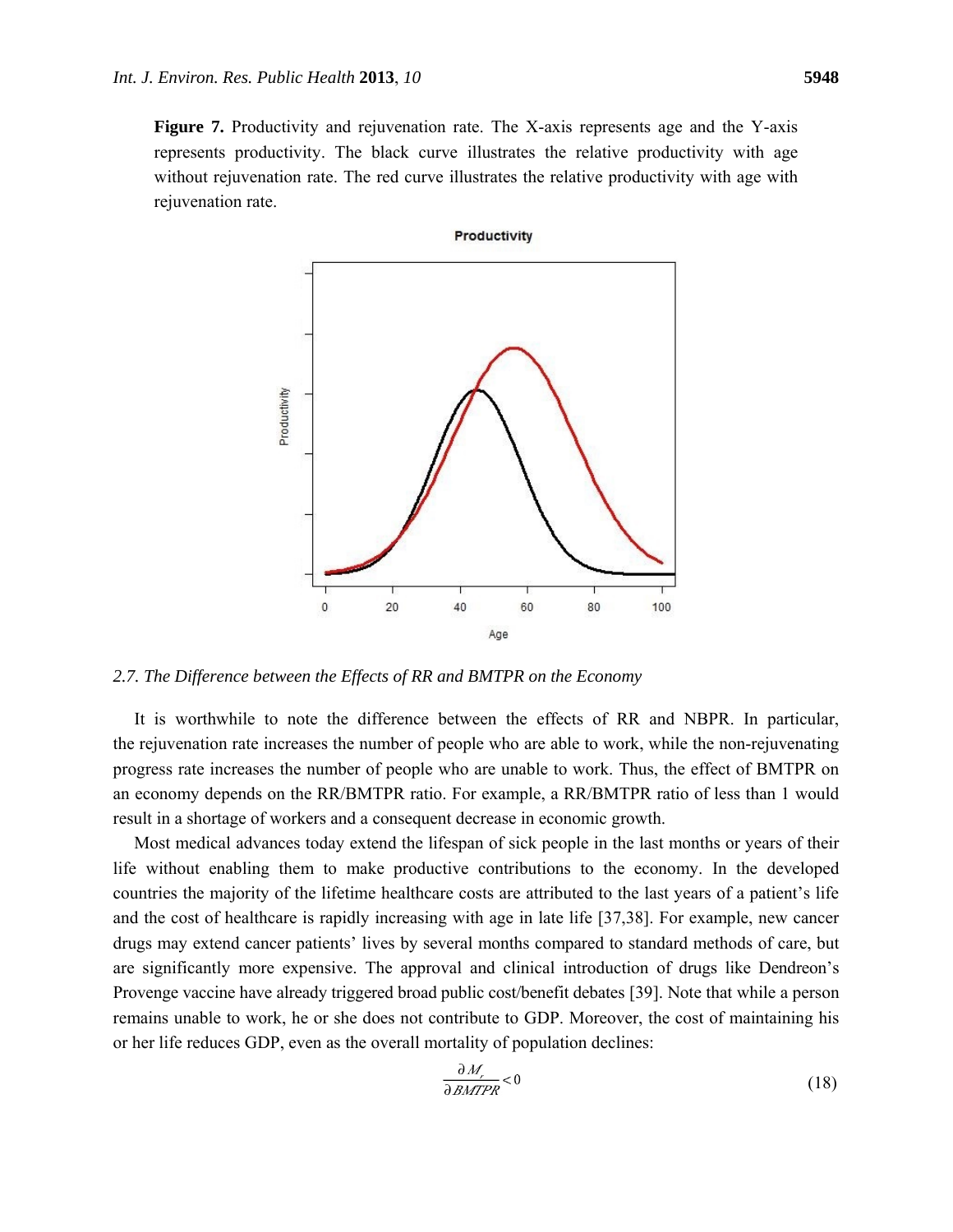This leads us to the conclusion that it is the RR/BMTPR ratio that affects the economy, rather than the RR or BMTPR in particular. Thus, biotechnical progress will lead to economic growth only if

$$
\frac{RR}{BMTPR} \ge \frac{1}{2}
$$
 (19)

because if mortality decreases faster than the ability to work and the retirement age increase, the economy must maintain more pensioners. In contrast, by increasing the period of active life, we give a person the opportunity to work longer; as a result, fewer people reaching the government retirement

age S will retire, and the rate of withdrawal from the labor force  $(\alpha)$  is also reduced. To sum up the effects of the RR/BMTPR ratio on the economy, we analyze its influence on labor, which will lead to direct influence on GDP:

$$
L = \sum_{A=16}^{A_{\text{max}}} \Pr^{A,RR,AdRate,BMTPR} W_r^{A,RR} N_0^A(t) \left(1 - M_r^A\right)
$$
 (20)

If the RR/BMTPR ratio increases, such components of labor as  $Pr^{A,RR}$ ,  $W_r^{A,AdRate,BMTRP}$ ,  $(1-M_r^A)$ will increase, but  $N_0^A(t)$  will decrease.

So an increase in the RR/BMTPR ratio could lead to the problem of unemployment:

$$
\frac{\partial L}{\partial RR} = \frac{\partial}{\partial RR} \left( \sum_{A=16}^{A_{\text{max}}} \Pr^{A,RR,AdRate,BMTPR} W_{r}^{A,RR} N_{0}^{A}(t) \left( 1 - M_{r}^{A} \right) \right) =
$$
\n
$$
= \sum_{A=16}^{A_{\text{max}}} \frac{\partial}{\partial RMTRP} \left( \Pr^{A,RR,AdRate,BMTPR} W_{r}^{A,RR} N_{0}^{A}(t) \left( 1 - M_{r}^{A} \right) \right) =
$$
\n
$$
= \sum_{A=16}^{A_{\text{max}}} \left( \frac{\partial \Pr}{\partial RMTRP} W_{r} N_{0}^{A} \left( 1 - M_{r}^{A} \right) + \Pr \frac{\partial W_{r}}{\partial RMR} N_{0}^{A} \left( 1 - M_{r}^{A} \right) + \Pr W_{r} N_{0}^{A} \frac{\partial}{\partial RR} \left( 1 - M_{r}^{A} \right) \right) +
$$
\n
$$
+ \sum_{A=16}^{A_{\text{max}}} \left( \frac{\partial \Pr}{\partial RR} \Pr W_{r} \left( 1 - M_{r}^{A} \right) \right)
$$
\n(21)

The problem of unemployment will not occur if

$$
\sum_{A=16}^{A_{\text{max}}} \left( \frac{\partial \Pr}{\partial \text{RR}} W_r N_0^A \left( 1 - M_r^A \right) + \Pr \frac{\partial W_r}{\partial \text{RR}} N_0^A \left( 1 - M_r^A \right) + \Pr W_r N_0^A \frac{\partial}{\partial \text{RR}} \left( 1 - M_r^A \right) \right) = \sum_{A=16}^{A_{\text{max}}} \left( \frac{\partial \text{Br}}{\partial \text{RR}} \Pr W_r \left( 1 - M_r^A \right) \right) \tag{22}
$$

This implies that birth rate must decrease quicker than the number of people who are able to work increases. Statistics show that the speed of birth rate reduction accompanying increases in lifespan is very quick, which suggests that the economy would not face increasing unemployment in this scenario.

As long as GDP in our model is strictly increasing with increase of labor, GDP will increase with RR/BMTPR ratio.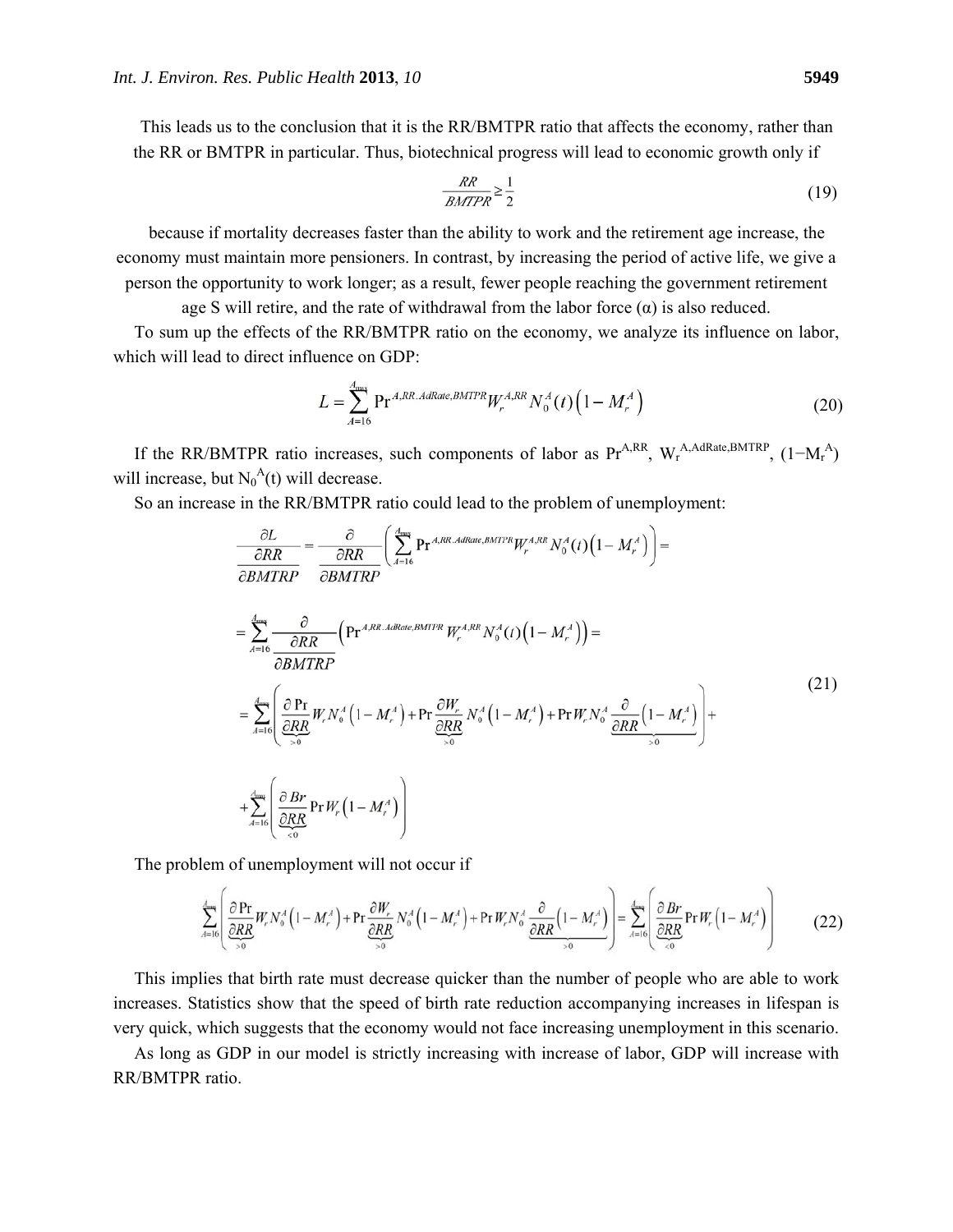## **3. Conclusions**

In this paper, we have introduced several novel parameters that may be incorporated into the most commonly accepted theories of economic growth in addition to frequently cited factors like population growth, technology, behavior, capital flows, and distribution of capital. These parameters are a very recent phenomenon and can only be traced back for the past two decades. We propose a model that takes into account progress in the biomedical sciences, which in turn affects the size, growth and productivity of the population. In the model, the rate of biomedical progress is the sum of the rejuvenation rate, the rate at which the functions required to perform useful work that were lost to aging or disease are restored, and non-rejuvenating rate, which increases lifespan, but does not restore lost functions.

We hypothesize that, over the past two decades, economic growth in the developed countries has been partially defined by the ratio of the rejuvenation rate to the overall biomedical progress rate and the retirement age. The biomedical progress rate extends the lifespan and decreases the mortality rates of the population, while the rejuvenation rate allows for the increased productivity of older workers and increases in the retirement age.

We propose that the increase in the ratio of the rejuvenation rate to the overall biomedical progress rate will result in economic growth. This hypothesis is supported by recent studies showing that the acceleration of aging research focused on increasing longevity and postponing age-related diseases and not the treatment of age-related diseases [40]. Another source of economic growth may come from accelerating the rate of clinical adoption by reducing the time it takes for a biomedical discovery to reach the patient.

The effects of population aging on economic growth remains a controversial topic in macroeconomics with conflicting schools of thought. While there are many models and simulations that account for population aging [41–43], the new parameters introduced in this paper may help enrich the models demonstrating both positive and negative effects of aging on the economy and help model scenarios that go beyond extending historic trends in longevity.

## **Acknowledgements**

We would like to thank the reviewers for many constructive and meaningful comments and suggestions that helped improve the paper and laid the foundation for further research.

Authors would like to thank the UMA Foundation for its help in preparation of the manuscript.

## **Conflicts of Interest**

The authors declare no conflict of interest.

# **References**

- 1. Domar, E.D. Capital expansion, rate of growth, and employment. *Econometrica* **1946**, *14*, 137–147.
- 2. Solow, R.M. Technical change and the aggregate production function. *Rev. Econ. Stat.* **1957**, *39*, 312–320.
- 3. Swan, T.W. Economic growth and capital accumulation. *Econ. Rec.* **1956**, *32*, 334–361.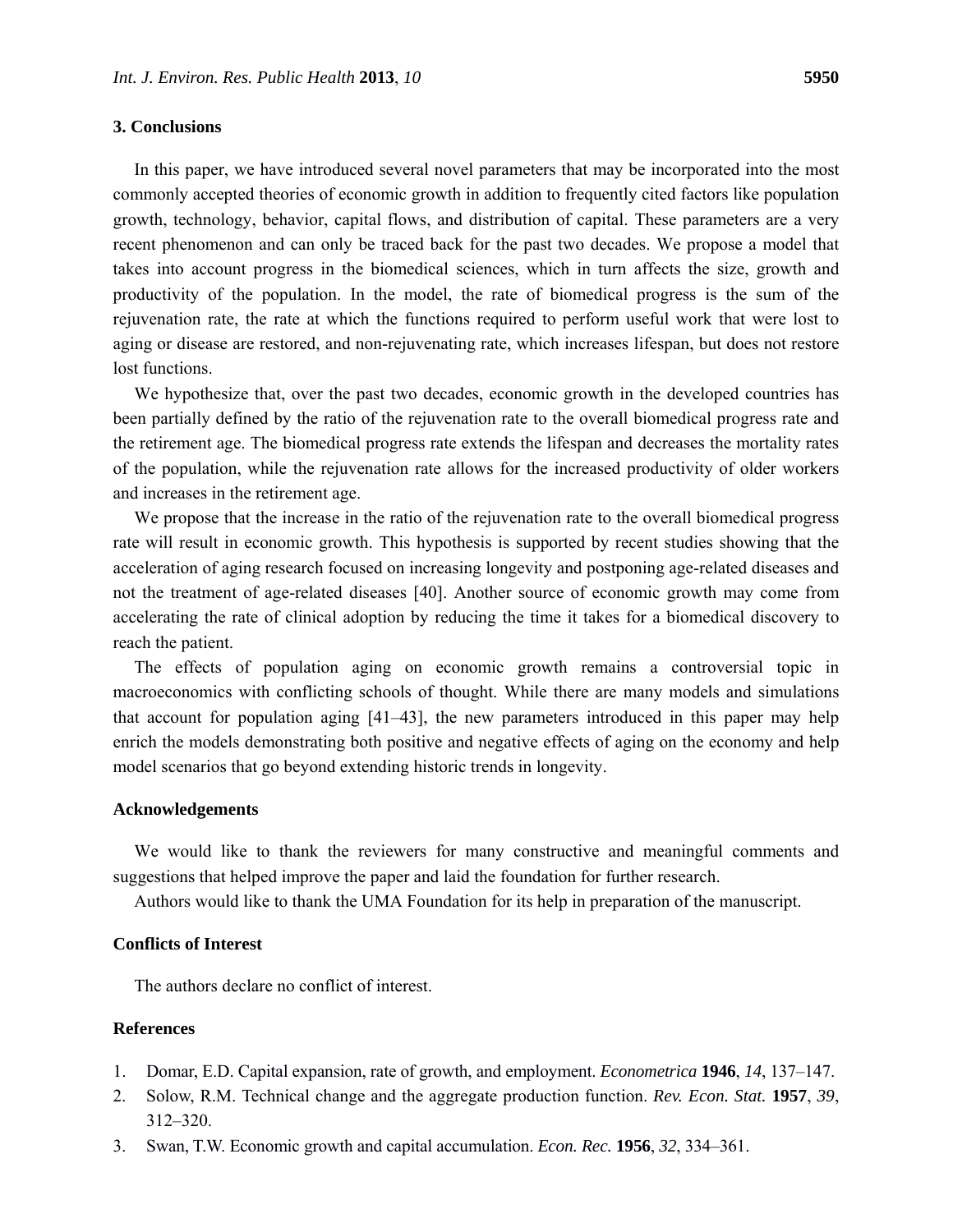- 4. Lucas, R.E., Jr. On the mechanics of economic development. *J. Monet. Econ.* **1988**, *22*, 3–42.
- 5. Romer, P.M. The origins of endogenous growth. *J. Econ. Perspect.* **1994**, *8*, 3–22.
- 6. Galor, O. From stagnation to growth: Unified growth theory. In *Handbook of Economic Growth*; Brown University and Hebrew University: Providence, RI, USA, 2005; Volume 1, pp. 171–293.
- 7. Schaller, R.R. Moore's law: Past, present and future. *Spectr. IEEE* **1997**, *34*, 52–59.
- 8. Livi-Bacci, M. *A Concise History of World Population*; John Wiley & Sons: Chichester, UK, 2012.
- 9. Crimmins, E.M.; Saito, Y. Trends in healthy life expectancy in the United States, 1970–1990: Gender, racial, and educational differences. *Soc. Sci. Med.* **2001**, *52*, 1629–1641.
- 10. Kotlikoff, L.J.; Summers, L.H. The role of intergenerational transfers in aggregate capital accumulation. *J. Polit. Econ.* **1981**, *89*, 706–732.
- 11. Strulik, H.; Vollmer, S. Long-run trends of human aging and longevity. *J. Popul. Econ.* **2013**, *26*, 1303–1323.
- 12. Li, H.; Zhang, J.; Zhang, J. Effects of longevity and dependency rates on saving and growth: Evidence from a panel of cross countries. *J. Dev. Econ.* **2007**, *84*, 138–154.
- 13. Maestas, N.; Zissimopoulos, J. How longer work lives ease the crunch of population aging. *J. Econ. Perspect.* **2010**, *24*, 139–160.
- 14. Futagami, K.; Nakajima, T. Population aging and economic growth. *J. Macroecon.* **2002**, *23*, 31–44.
- 15. Hashimoto, K.; Tabata, K. Population aging, health care, and growth. *J. Popul. Econ.* **2010**, *23*, 571–593.
- 16. Aisa, R.; Pueyo, F. Population aging, health care, and growth: A comment on the effects of capital accumulation. *J. Popul. Econ.* **2013**, *26*, 1285–1301.
- *17. Health, United States, 2011: With Special Feature on Socioeconomic Status and Health*; National Center for Health Statistics: Hyattsville, MD, USA, 2012.
- 18. *Health, United States, 2012: With Special Feature on Emergency Care*; National Center for Health Statistics: Hyattsville, MD, USA, 2013.
- 19. Kurzweil, R. The Law of Accelerating Returns, 2001. Available online: http://www.kurzweilai.net/ the-law-of-accelerating-returns (accessed on 6 November 2013).
- 20. deWitt, N.D.; Yaffe, M.P.; Trounson, A. Building stem-cell genomics in California and beyond. *Nat. Biotechnol.* **2012**, *30*, 20–25.
- 21. Nelson, T.J.; Martinez-Fernandez, A.; Yamada, S.; Perez-Terzic, C.; Ikeda, Y.; Terzic, A. Repair of acute myocardial infarction by human stemness factors induced pluripotent stem cells. *Circulation* **2009**, *120*, 408–416.
- 22. Wu, S.M.; Hochedlinger, K. Harnessing the potential of induced pluripotent stem cells for regenerative medicine. *Nat. Cell Biol.* **2011**, *13*, 497–505.
- 23. Zhavoronkov, A. *The Ageless Generation: How Advances in Biomedicine Will Transform the Global Economy*; Palgrave Macmillan: New York, NY, USA, **2013**; pp. 19–31.
- 24. Zhavoronkov, A.; Debonneuil, E.; Mirza, N.; Artyuhov, I. Evaluating the impact of recent advances in biomedical sciences and the possible mortality decreases on the future of health care and Social Security in the United States. *Pensions* **2012**, *17*, 241–251.
- 25. Zhavoronkov, A.; Cantor, C.R. Methods for structuring scientific knowledge from many areas related to aging research. *PLoS One* **2011**, *6*, doi:10.1371/journal.pone.0022597.
- 26. *Outsourcing in Drug Discovery*; Kalorama Information: New York, NY, USA, 2012.